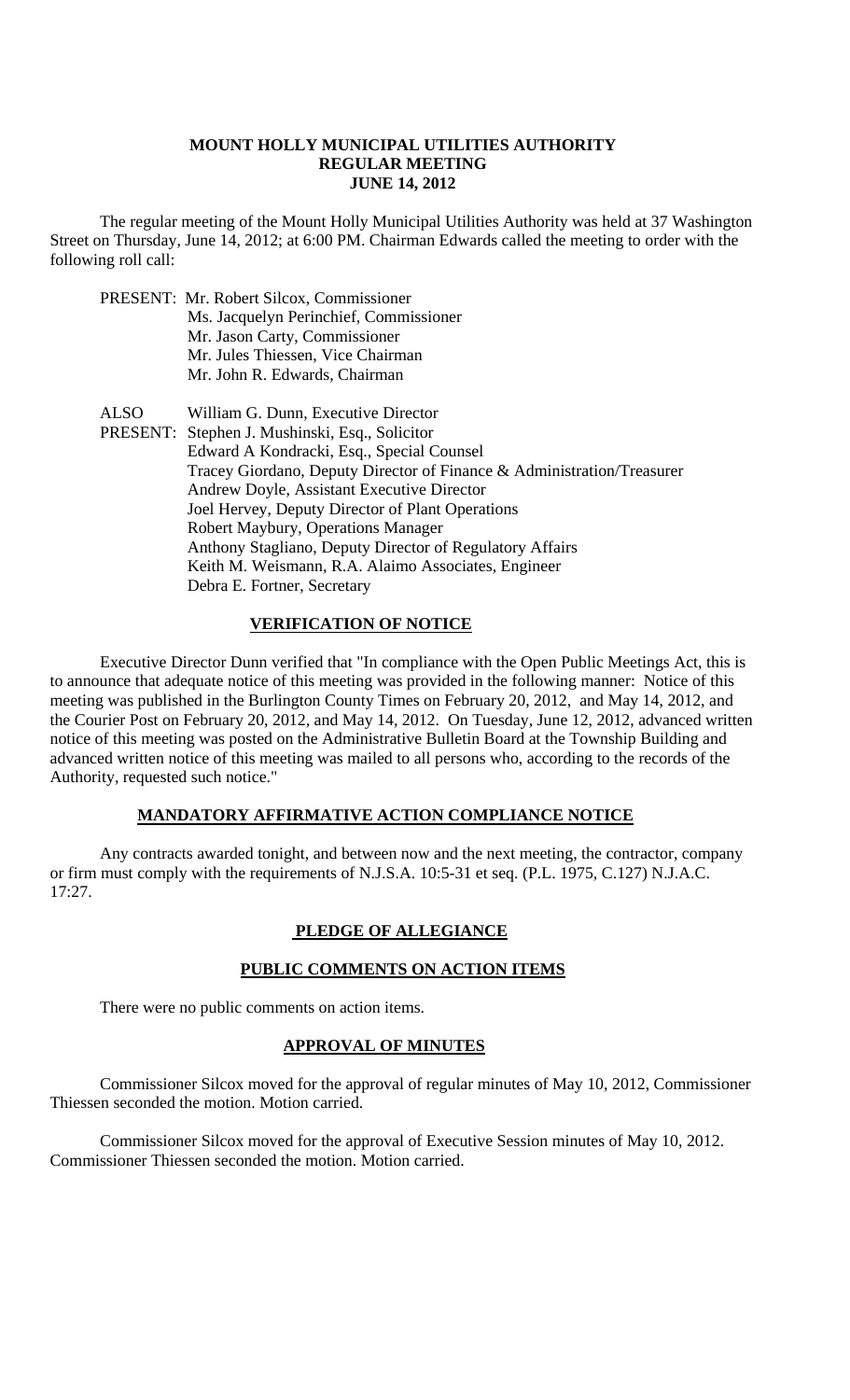# **OLD BUSINESS**

# **PUBLIC HEARING**

# **RATE HEARING**

Chairman Edwards turned the meeting over to Special Counsel Edward A. Kondracki, who conducted the Public Hearing. A court stenographer was present to record the hearing. A copy of the transcript is attached and made part of the minutes.

#### **RESOLUTION 2012-39**

# **A RESOLUTION OF THE MOUNT HOLLY MUNICIPAL UTILITIES AUTHORITY APPROVING THE AMENDED RATE SCHEDULE**

Chairman Edwards asked if there were any public comments in regards to the Rate Hearing.

Commissioner Silcox moved for the approval of Resolution 2012-39. Commissioner Thiessen seconded the motion. At the call of the roll, the vote was:

AYES: Commissioner Silcox, Commissioner Perinchief, Chairman Edwards

NAYS: Commissioner Thiessen, Commissioner Carty

#### **RESOLUTION 2012-40**

# **A RESOLUTION OF THE MOUNT HOLLY MUNICIPAL UTILITIES AUTHORITY AUTHORIZING APPOINTMENT OF HOLMAN & FRENIA, P.C., AS AUDITOR FOR THE AUTHORITY FOR A ONE-YEAR TERM BEGINNING JULY 1, 2012 THROUGH JUNE 30, 2013**

 Chairman Edwards asked Executive Director Dunn who he recommends for the position of auditor. Executive Director Dunn recommended Holman & Frenia, P.C. Commissioner Theissen asked Executive Director Dunn besides history, what is his recommendation based on. Mr. Dunn stated workload, and knowledge of the Authority's operations. Commissioner Thiessen pointed out that the Bowman proposal is 10% cheaper then Holman & Frenia's. Deputy Director of Finance and Administration, Giordano, added that since the Authority is currently processing the Township's payroll and Holman & Frenia is also their auditor, it makes working with their company easier. Commissioner Carty asked what the total cost of Holman & Frenia was for 2011. Deputy Director of Finance and Administration, Giordano, reported the cost had gone up \$200.00 to \$26,500.00. She went on to report for operational purposes the cost for Holman & Frenia has never been more then the proposed price.

Commissioner Silcox moved for the approval of Resolution 2012-40 Commissioner Perinchief seconded the motion. At the call of the roll, the vote was:

AYES: Commissioner Silcox, Commissioner Perinchief, Chairman Edwards

NAYS: Commissioner Thiessen, Commissioner Carty

# **NEW BUSINESS**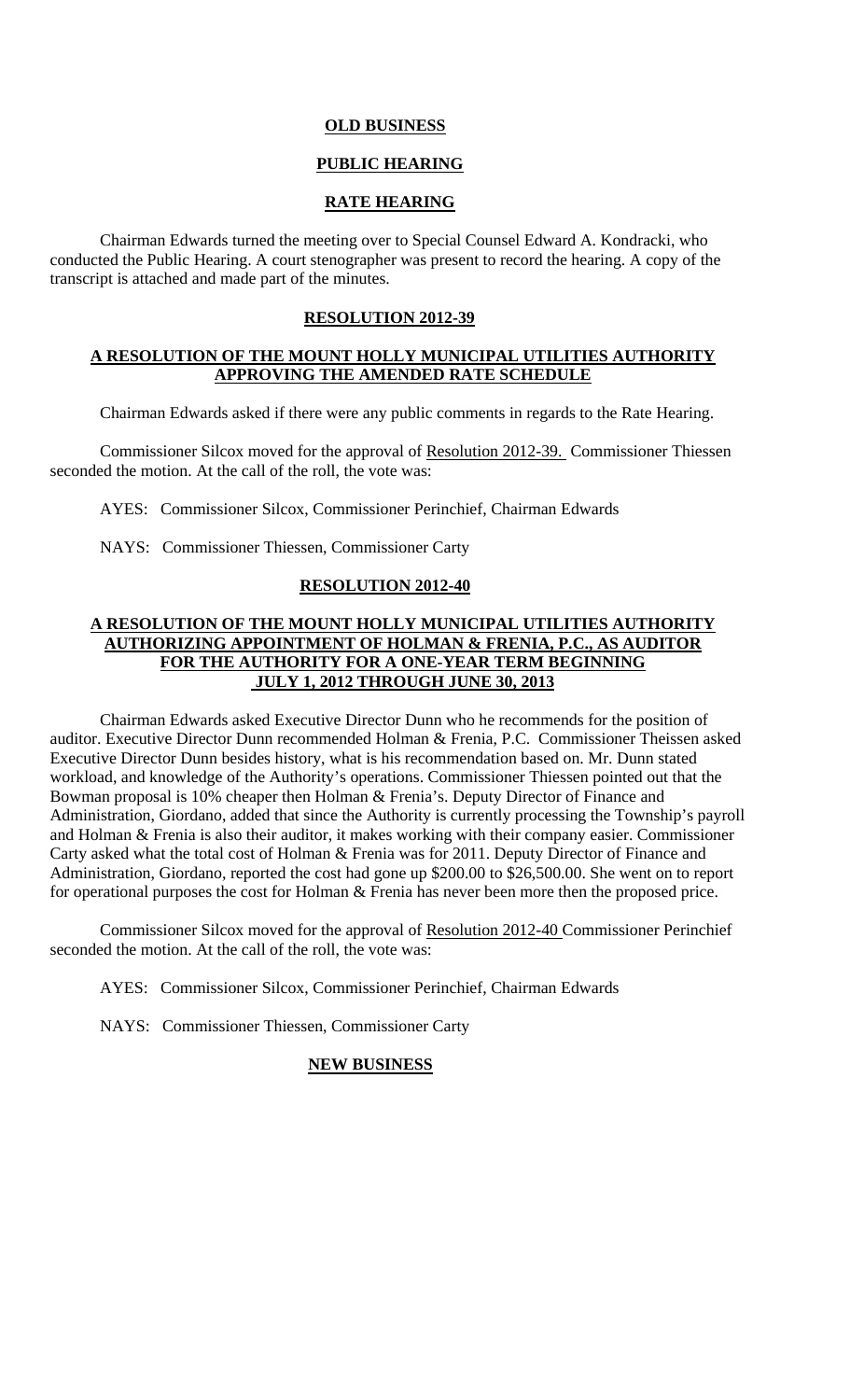# **RESOLUTION 2012-36**

# **A RESOLUTION APPROVING THE OPERATING EXPENSES FOR THE MONTH OF MAY 2012**

Commissioner Carty asked what the procedure for Emergency Repairs, specifically in regards to the recent Garden Street repair is? He asked if the Authority has a list of contractors to call. Executive Director Dunn explained the Authority sees who is available, and based on a rate schedule we have received from those contractors, we know basically what the cost will be. However, the price may change once work begins if additional work is involved. Mr. Dunn reported currently the Authority uses a list of three contractors that can be depended upon, two of which can typically respond within hours.

Commissioner Silcox moved for the approval of Resolution 2012-36. Commissioner Perinchief seconded the motion. At the call of the roll, the vote was:

 AYES: Commissioner Silcox, Commissioner Perinchief, Commissioner Thiessen, Chairman Edwards

NAYS: Commissioner Carty

# **RESOLUTION 2012-36A**

# **A RESOLUTION APPROVING SEWER REFUND EXPENDITURES FOR THE MONTH OF MAY 2012**

Commissioner Thiessen moved for the approval of Resolution 2012-36A. Commissioner Carty seconded the motion. At the call of the roll, the vote was:

AYES: Commissioner Silcox, Commissioner Carty, Commissioner Perinchief Commissioner Thiessen, Chairman Edwards.

NAYS:

# **RESOLUTION 2012-37**

# **A RESOLUTION APPROVING THE EXPENDITURES FOR THE MONTH OF MAY 2012 FROM THE ESCROW FUND**.

Commissioner Silcox moved for the approval of Resolution 2012-37. Commissioner Thiessen seconded the motion. At the call of the roll, the vote was:

AYES: Commissioner Silcox, Commissioner Carty, Commissioner Perinchief, Commissioner Thiessen, Chairman Edwards

NAYS:

# **RESOLUTION 2012-38**

#### **A RESOLUTION APPROVING THE EXPENDITURES FOR THE MONTH OF MAY 2012 FROM THE IMPROVEMENT AND REPLACEMENT FUND**.

Commissioner Silcox moved for the approval of Resolution 2012-38. Commissioner Thiessen seconded the motion. At the call of the roll, the vote was:

AYES: Commissioner Silcox, Commissioner Carty, Commissioner Perinchief, Commissioner Thiessen, Chairman Edwards

NAYS: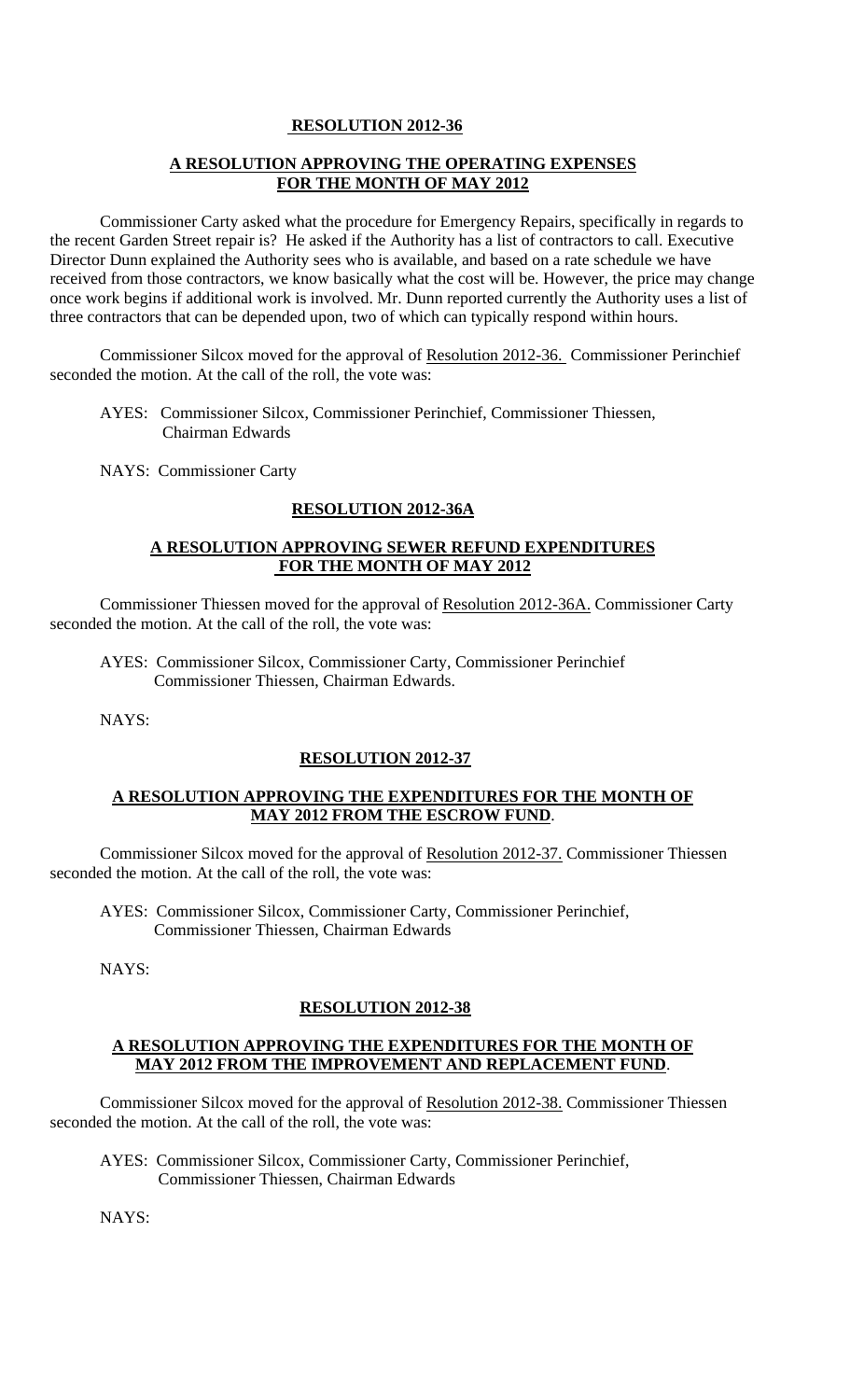# **COMMUNICATIONS**

 Chairman Edwards pointed out there is a copy of a letter from Rancocas Valley Regional High School in the packets. The letter gives the name of the student receiving the award and thanks the Authority for the annual scholarship.

 Executive Director Dunn reported that there will be a meeting with Lumberton Township on June  $20<sup>th</sup>$  in regards to the solar project as long as Lumberton Township has a quorum for the meeting.

# **MATTERS TO BE PRESENTED BY THE PUBLIC**

There were no matters to be presented by the public.

# **REPORT OF THE EXECUTIVE DIRECTOR**

Executive Director Dunn stated he has nothing further to report.

#### **REPORT OF THE ENGINEER**

The report of the Engineer was received.

# **REPORT OF THE DEPUTY DIRECTOR FOR PLANT OPERATIONS**

The Report of the Deputy Director of Plant Operations was received

Deputy Director of Plant Operations Hervey stated during the last board meeting an issue was discussed in regards to a property located at 113 Garden Street in Mount Holly. Mr. Hervey reported that at the time of the last meeting he thought it was a possible main break. After talking with Robert Young and Jason Corn, road crew members of the Authority, it became apparent that it was not a main break; all repairs that were made were on the lateral. Deputy Director of Plant Operations, Hervey, said this means the cost of the repair is the responsibility of the homeowner. Commissioner Thiessen asked what the cost was. Deputy Director of Plant Operations, Hervey, stated the cost was approximately \$12,000.00.

# **REPORT OF THE DEPUTY DIRECTOR FOR REGULATORY AFFAIRS**

The Report of the Deputy Director for Regulatory Affairs was received.

# **REPORT OF THE SOLICITOR**

Special Counsel Kondracki informed the Commissioners he has been advised the plaintiff is dropping the matter in the Benn litigation. Mr. Kondracki has seen correspondence and received telephone calls to that affect but has not seen any signed copies as of yet.

# **REPORT OF THE DEPUTY DIRECTOR OF FINANCE AND ADMINISTRATION**

The Report of the Deputy Director of Finance and Administration was received.

# **OTHER NEW BUSINESS**

There was no other new business.